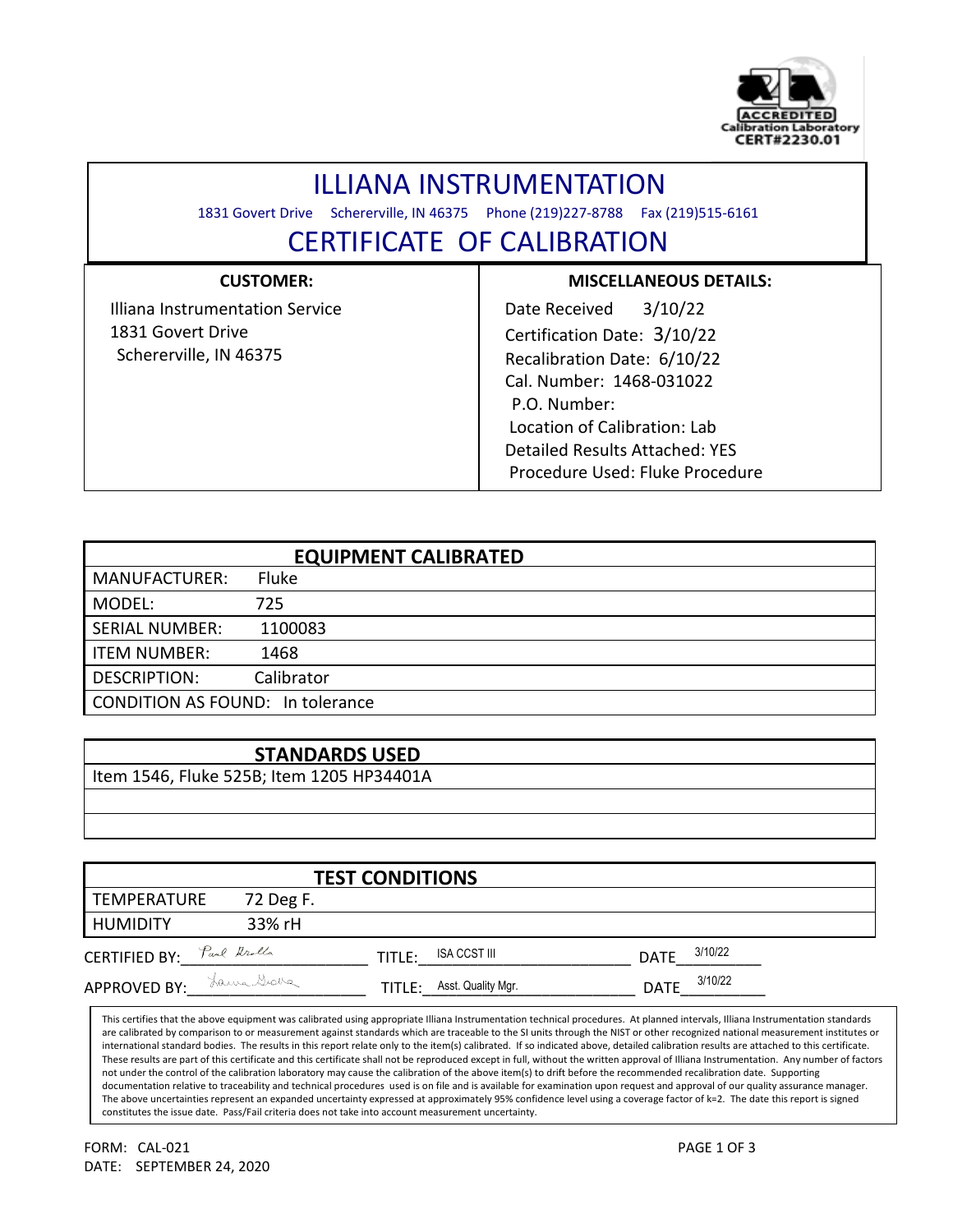| Item                                    | 1468 Fluke 725  |        |          |          |                |             |              |          |
|-----------------------------------------|-----------------|--------|----------|----------|----------------|-------------|--------------|----------|
| Accuracy:                               | Varies By Range |        |          |          |                |             |              |          |
| Date:                                   | 3/10/2022       |        |          |          |                |             |              |          |
| <b>Intentional Offset as Found</b>      | None            |        |          |          |                |             |              |          |
| <b>Intentional Offset as Left</b>       | None            |        |          |          |                |             |              |          |
| <b>Limitations</b>                      | None            |        |          |          |                |             |              |          |
|                                         |                 |        |          |          |                |             |              |          |
|                                         |                 |        |          |          |                |             |              |          |
| Input range                             | Eng. Units      | Cal Pt | Upper    | lower    | Initial        | Final       | Sensitivity  | Unc.     |
|                                         |                 |        |          |          |                |             | Check        |          |
|                                         |                 |        |          |          |                |             |              |          |
| Meas VDC Upper Display                  | VDC             | 0      | 0.002    | $-0.002$ | $\bf{0}$       |             | $0$ OK       | 0.000005 |
|                                         |                 |        |          |          |                |             |              |          |
|                                         |                 | 15     | 15.005   | 14.995   | 15             |             | <b>15 OK</b> | 0.000005 |
|                                         |                 | 30     | 30.008   | 29.992   | 30             |             | 30 OK        | 0.000005 |
|                                         |                 |        |          |          |                |             |              |          |
| Meas mVDC on lower display              | mDVC            | 0      | 0.02     | $-0.02$  | $\bf{0}$       |             | $0$ OK       | 0.0032   |
|                                         |                 | 45     | 45.03    | 44.97    | 44.99          | 44.99 OK    |              | 0.0032   |
|                                         |                 | 90     | 90.04    | 89.96    | 89.99          | 89.99 OK    |              | 0.0032   |
|                                         |                 |        |          |          |                |             |              |          |
|                                         |                 |        |          |          |                |             |              |          |
| Lower diplay voltage measure            | VDC             | 0      | 0.002    | $-0.002$ | $\mathbf 0$    |             | $0$ OK       | 0.000005 |
|                                         |                 | 10     | 10.004   | 9.996    | 9.998          | 9.998 OK    |              | 0.000005 |
|                                         |                 | 20     | 20.006   | 19.994   | 19.996         | 19.996 OK   |              | 0.000005 |
|                                         |                 |        |          |          |                |             |              |          |
|                                         |                 |        |          |          |                |             |              |          |
| Meas mADC 30 mADC upper display         | mADC            | 4      | 4.003    | 3.997    | 3.999          | 3.999 OK    |              | 0.0016   |
|                                         |                 | 12     | 12.005   | 11.995   | 11.999         | 11.999 OK   |              | 0.0016   |
|                                         |                 | 24     | 24.007   | 23.993   | 24             |             | <b>24 OK</b> | 0.0057   |
|                                         |                 |        |          |          |                |             |              |          |
| Meas mADC 30 mADC lower display         | mADC            | 4      | 4.003    | 3.997    | $\overline{a}$ |             | 4 OK         | 0.0016   |
|                                         |                 |        |          |          |                |             |              |          |
|                                         |                 | 12     | 12.005   | 11.995   | 11.999         | 11.999 OK   |              | 0.0016   |
|                                         |                 | 24     | 24.007   | 23.993   | 23.997         | 23.997 OK   |              | 0.0057   |
|                                         |                 |        |          |          |                |             |              |          |
| Frequency source lower display          | kHz             | 10     | 10.025   | 9.975    | 9.99984        | 9.99984 OK  |              | 0.0033   |
|                                         |                 |        |          |          |                |             |              |          |
|                                         |                 |        |          |          |                |             |              |          |
| Lower display 4 wire resistance measure | Ohms            | 15     | 15.1     | 14.9     | 15.03          | 15.03 OK    |              | 0.025    |
|                                         |                 | 350    | 350.1    | 349.9    | 350.04         | 350.04 OK   |              | 0.025    |
|                                         |                 | 500    | 500.5    | 499.5    | 499.9          |             |              | 0.049    |
|                                         |                 |        |          |          |                | 499.9 OK    |              |          |
| Lower display 3 wire RTD measure        | Ohms            | 350    | 350.2    | 349.8    | 349.99         | 349.99 OK   |              | 0.049    |
|                                         |                 |        |          |          |                |             |              |          |
| Measure K                               | С               | $-180$ | $-179.4$ | $-180.6$ | $-180$         | $-180$ OK   |              | 0.17     |
| Measure K                               | C               | 0      | 0.6      | $-0.6$   | $\mathbf 0$    |             | $0$ OK       | 0.17     |
| Measure K                               | С               | 400    | 400.6    | 399.4    | 399.9          | 399.9 OK    |              | 0.17     |
|                                         |                 |        |          |          |                |             |              |          |
| Measure K                               | C               | 800    | 800.8    | 799.2    | 799.9          | 799.9 OK    |              | 0.17     |
| Measure K                               | C               | 1000   | 1001     | 999      | 999.9          | 999.9 OK    |              | 0.17     |
| Measure K                               | C               | 1300   | 1301.3   | 1298.7   | 1299.9         | 1299.9 OK   |              | 0.17     |
|                                         |                 |        |          |          |                |             |              |          |
| Simulate K                              | с               | $-180$ | $-179.4$ | $-180.6$ | $-180.2$       | $-180.2$ OK |              | 0.16     |
| Simulate K                              | C               | 0      | 0.6      | $-0.6$   | $-0.1$         | $-0.1$ OK   |              | 0.16     |
|                                         |                 |        |          |          |                |             |              |          |
| Simulate K                              | C               | 400    | 400.6    | 399.4    | 399.9          | 399.9 OK    |              | 0.16     |
| Simulate K                              | С               | 800    | 800.8    | 799.2    | 799.8          | 799.8 OK    |              | 0.16     |
| Simulate K                              | C               | 1000   | 1001     | 999      | 999.75         | 999.75 OK   |              | 0.16     |
| Simulate K                              | C               | 1300   | 1301.3   | 1298.7   | 1299.72        | 1299.72 OK  |              | 0.16     |
|                                         |                 |        |          |          |                |             |              |          |
|                                         | С               | $-200$ | $-199.4$ | $-200.6$ | $-200.1$       | $-200.1$ OK |              | 0.15     |
| Measure J                               |                 |        |          |          |                |             |              |          |
| Measure J                               | C               | 0      | 0.6      | $-0.6$   | $\pmb{0}$      |             | $0$ OK       | 0.15     |
| Measure J                               | C               | 300    | 300.6    | 299.4    | 300            |             | 300 OK       | 0.15     |
| Measure J                               | С               | 600    | 600.6    | 599.4    | 599.9          | 599.9 OK    |              | 0.15     |
| Measure J                               | C               | 900    | 900.9    | 899.1    | 899.9          | 899.9 OK    |              | 0.15     |
|                                         |                 |        |          |          |                |             |              |          |
| Measure J                               | С               | 1200   | 1201.2   | 1198.8   | 1199.9         | 1199.9 OK   |              | 0.15     |
|                                         |                 |        |          |          |                |             |              |          |
| Simulate J                              | С               | $-200$ | $-199.4$ | $-200.6$ | $-200.1$       | $-200.1$ OK |              | 0.13     |
| Simulate J                              | C               | 0      | 0.6      | $-0.6$   | $-0.06$        | $-0.06$ OK  |              | 0.13     |
| Simulate J                              | C               | 300    | 300.6    | 299.4    | 299.94         | 299.94 OK   |              | 0.13     |
|                                         | C               |        |          |          |                |             |              |          |
| Simulate J                              |                 | 600    | 600.6    | 599.4    | 599.9          | 599.9 OK    |              | 0.13     |
| Simulate J                              | C               | 900    | 900.9    | 899.1    | 899.9          | 899.9 OK    |              | 0.13     |
| Simulate J                              | С               | 1200   | 1201.2   | 1198.8   | 1199.9         | 1199.9 OK   |              | 0.13     |
|                                         |                 |        |          |          |                |             |              |          |